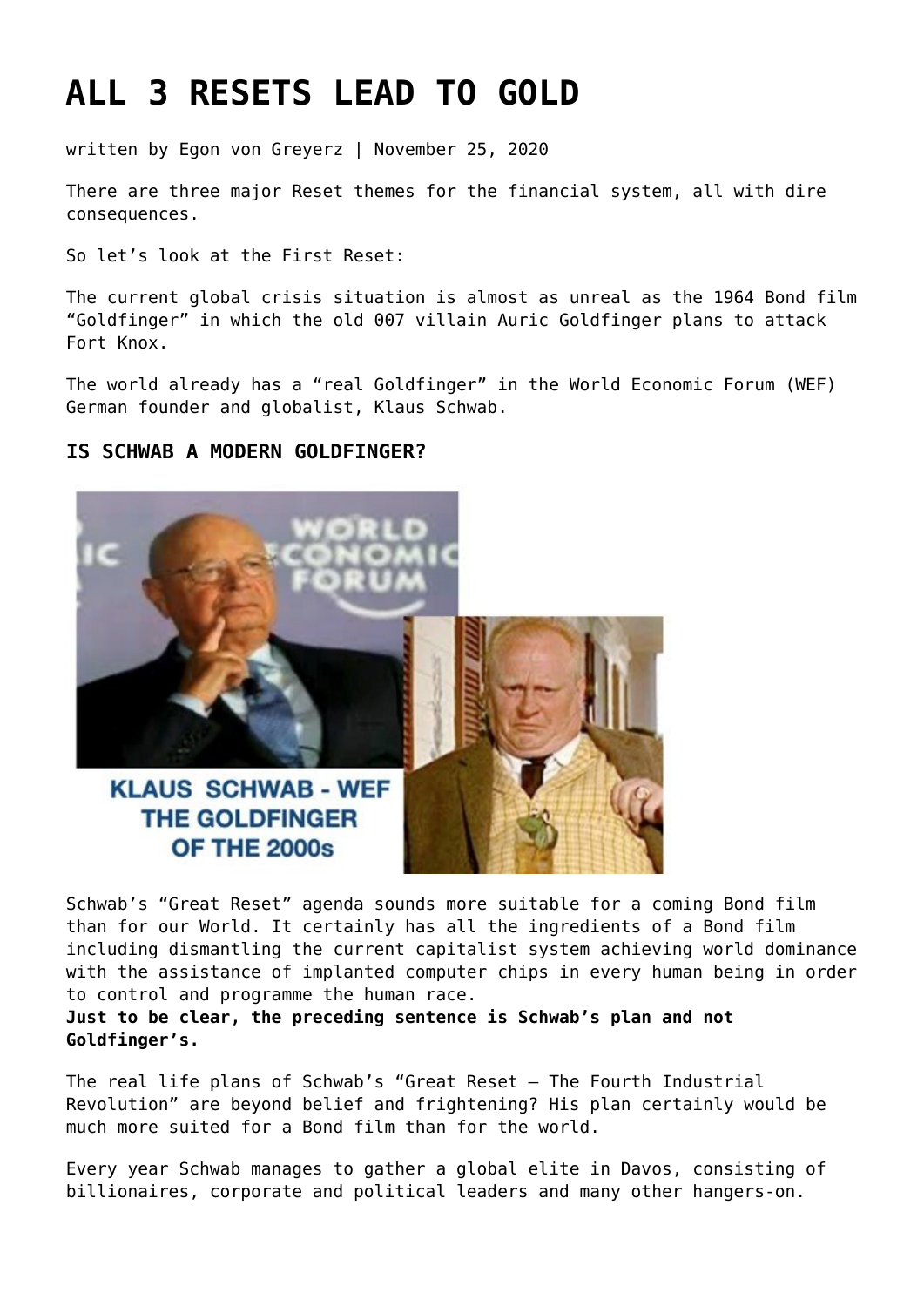It is hard to determine how many of the participants actually believe in Schwab's agenda and how many are there to rub shoulders with the global elite. Most seem to be there because it is the place to be seen and "network". You would have thought that there must be better places for important meetings than when the whole world is watching you.

## **IMPLANTABLE MICROCHIPS**

Goldfinger's Schwab's agenda according to his "Great Reset," under the umbrella of the "Fourth Industrial Revolution," is a "fusion of our digital and biological identity". This will include "active implantable microchips that break the skin barrier of our bodies."

On the WEF website, Covid-19 is used as the pretext for the revolutionary reset. The agenda is based on dismantling the current capital system in favour of a centralised technocrat rule which will lead to fewer civil liberties, lower living standards, less fuel consumption and accelerated automation of jobs.

The purpose is clear, Schwab's Great Reset will involve **"implanted devices that will likely help to communicate thoughts normally expressed verbally ….. and potentially unexpressed thoughts or moods by reading brain waves and other signals."**

"Even crossing national borders might one day involve a detailed brain scan to assess an individual's security risk." Schwab also states that implantable microchips will be the cornerstone of a transhumanist agenda that will merge man with the machine. This will force us "to question what it means to be human" says Schwab. It seems that Schwab definitely doesn't believe that we humans have a soul.

#### **AIM TO ROBOTISE HUMANITY**

The Fourth Industrial Revolution provides the potential "to robotise humanity and thus compromise our traditional sources of meaning – work, community, family, identity."

Many of the technological developments that are part of the Fourth Industrial Revolution are clearly positive if handled correctly. **But Schwab's vision of a dystopian Marxist society controlled by an almighty elite would lead to a collapse of the economy just like communism did.**

So there we have it, Orwell's 1984 has finally arrived **with Big Brother not just watching every step of human beings but also every thought even before it has been expressed.** Obviously it will also become a two-way system so that humans can be programmed to do whatever the elite decides. Frightening thought!

#### **SCHWAB'S DYSTOPIA TO FAIL**

Clearly, Schwab's dream is the perfect script for the next Bond film with the old villain Blofeld executing Schwab's Great Reset. But the big consolation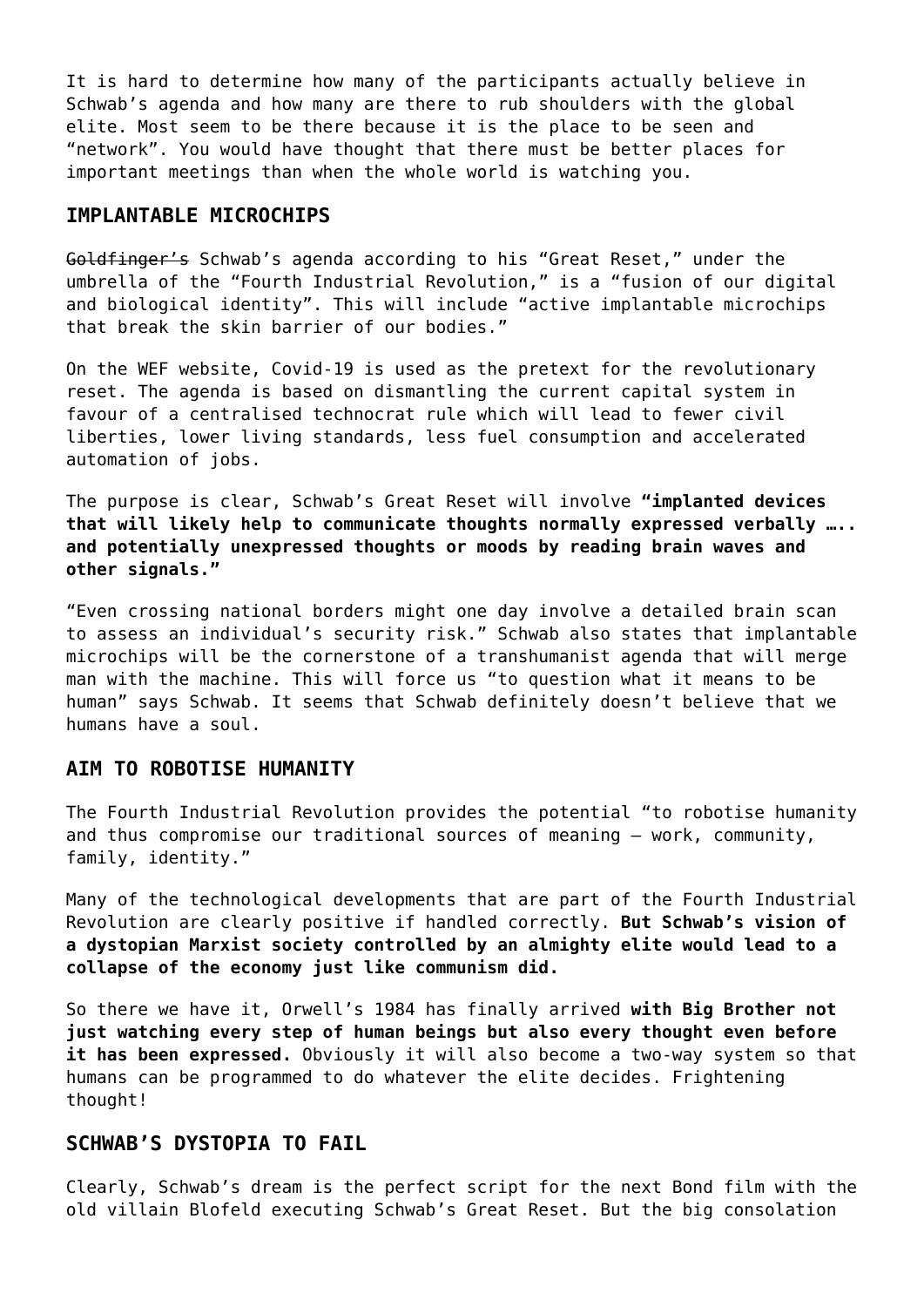is that so far has the villain in the Bond films never succeeded to conquer the world and control humans and I am quite convinced that Schwab's Great Reset will fail too.

#### **SECOND RESET – CBDC**



The Second Reset involves Central Bank Digital Currencies (CBDC). Since the current financial system is bankrupt, the IMF, BIS and the leading central banks have realised that the present currency system needs to be replaced. So rather than a currency system based on paper money the central banks would instead create digital money.

Most of the major central banks are already working on CBDC. On top of national CBDCs there would be an IMF/BIS digital currency which would replace the present special drawing rights.

Currently central banks don't directly print money to inject into the system. Instead they create money through open market operations. This involves purchasing securities in the market using new money or by creating bank reserves issued to commercial banks.

#### **COMMERCIAL BANKS ARE THE BIGGEST MONEY PRINTERS**

These reserves combined with deposits allow commercial banks to be the biggest money printers. Their reserves are multiplied through fractional reserve banking, allowing them to lend a proportion of their deposits and reserves.

In simple terms, if a bank receives a \$100 deposit, it can lend or create \$90 and retain \$10 in reserves. The borrower of the \$90 then uses the money and either directly or indirectly (e.g. buying goods), the \$90 comes back into the banking system as a deposit. Thereafter, 90% or \$91 are lent again and so it goes on thereby expanding the banks' balance sheets exponentially.

This makes the commercial banks the biggest printers or creators of money and has led to the explosion of debt that the world is experiencing.

#### **CENTRAL BANKS – THE NEW LENDERS**

The new CBDC system will eventually lead to commercial banks ceasing lending activities. Instead central banks will print money and directly lend/give the money to individuals or companies. This is what the MMT (Modern Monetary Theory) is all about.

As the central banks take over the loans of the commercial banks, they will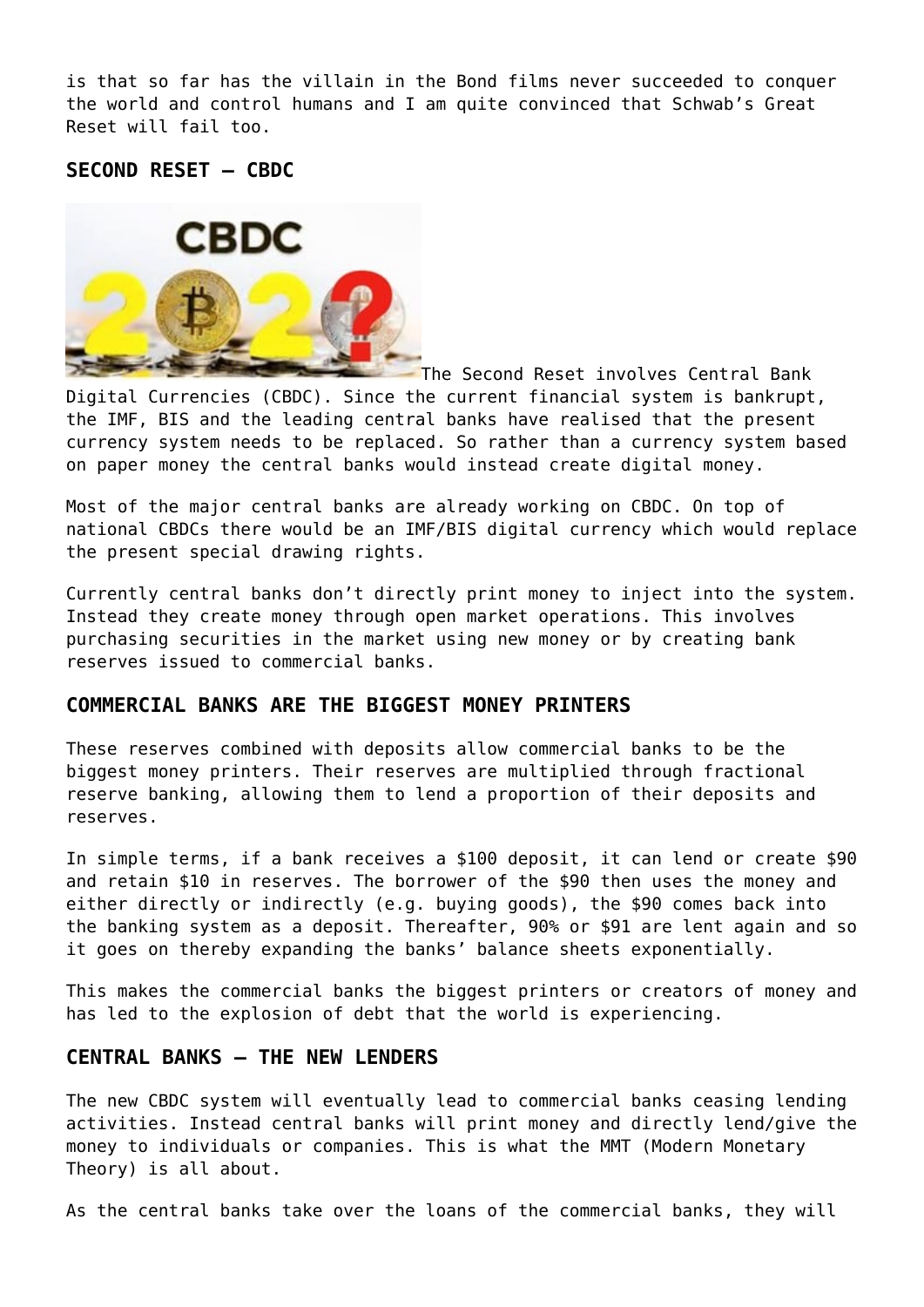most probably offset depositors' funds which then would be worthless. Many commercial banks would be allowed to go under.

# **CENTRAL BANKS TO HAVE ULTIMATE CONTROL**

It would be an ingenious system since the central banks would now control all money transactions including tax collection. **They would control every single bank account and could charge any tax, government levy or fine directly without authorisation of the accountholder**

**The central bank could never go bankrupt as it would just write off any bad debts and print more money in a never ending virtuous circle of unlimited money printing and debt creation.**

The problem is that debt can never vanish without severe consequences. If you write off major debts, the assets that the debt were backing would also be worthless. But the unlimited ability of central banks to create new debt would supposedly solve any of these problems. At least, that's what they believe!

## **MONEY PRINTING IN THE 2000S ONLY FOR THE WEALTHY**

Money printing in the 2000s never acted as stimulus but rather as a life raft for the financial system which has been under constant threat of bankruptcy since 2006.

This is why there has been no consumer inflation (but massive asset inflation) since the printed money never reached the public. Instead it temporarily propped up the banks and allowed the ones nearest to the printing press to create massive wealth.

The privileged few with access to the printed money includes the banks themselves and their top management, hedge funds, private equity as well as major investors and businesses. The consequences have been a massive gap between the haves and the have nots which will lead to much bigger civil unrest than we are currently seeing.

## **BRETTON WOODS II – WOLF IN SHEEP'S CLOTHING**



So what is wrong with this system? It appears to be the perfect Shangri-La where money can be created at will, bringing total bliss to the world.

Well, there is one major problem. This new Bretton Woods II or Reset is just a wolf in sheep's clothing. It would be just a new construction to give the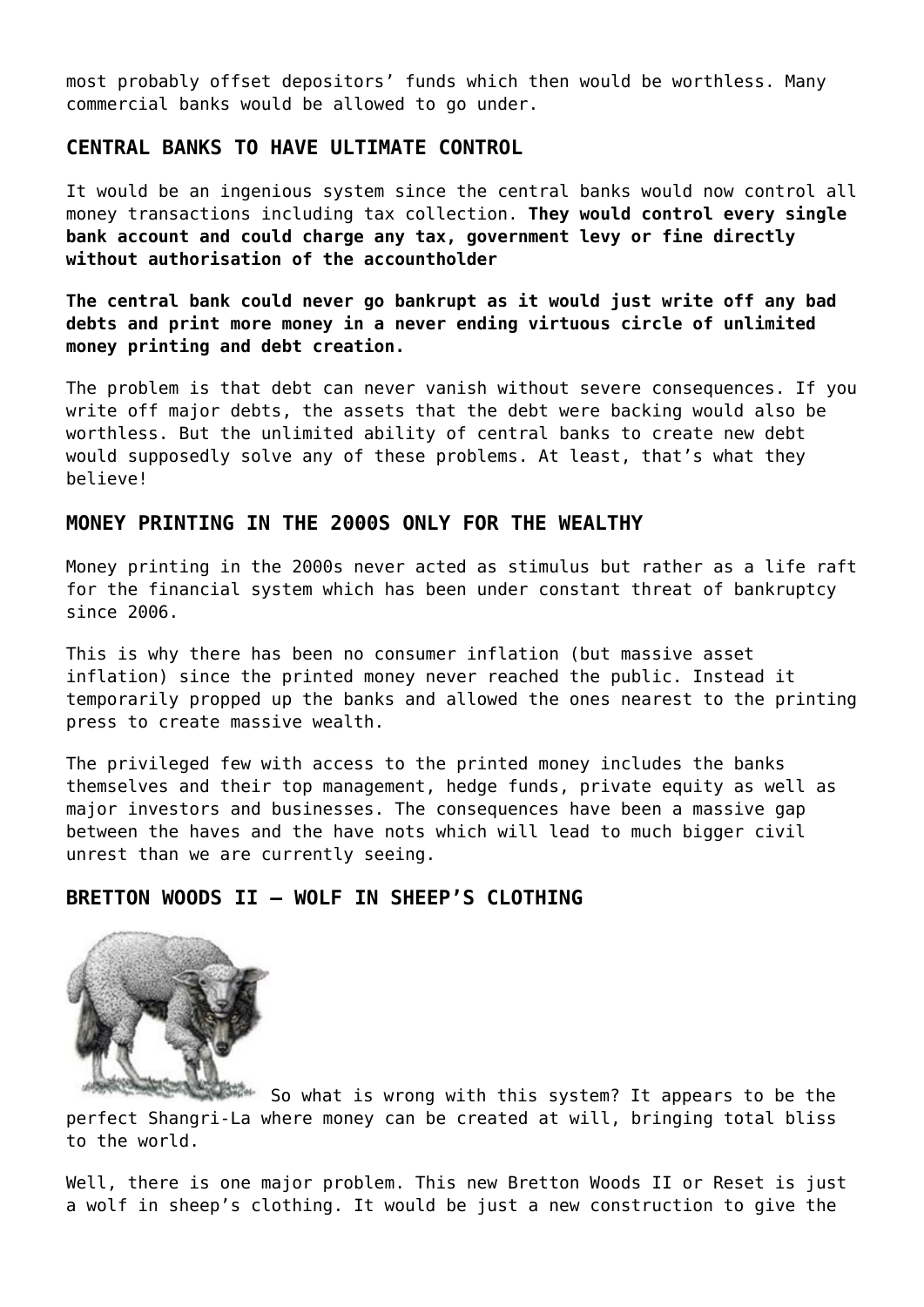impression that the old system is now history and debts have been conveniently parked where they can make no harm.

## **NO ROLE FOR GOLD?**

In my view, gold is unlikely to have an official role in the Second Reset and that is just as well. Whenever gold is officially backing the system, the risk of cheating or manipulation would be even greater than today. We must remember that before 1971, there was not the sophistication in the system to manipulate markets.

**All this Second Reset would be is a digital form of fiat money, allowing central banks to flood the system directly with digital money instead of paper money.** So the benefit for governments and the central banks is that they have just modernised and streamlined money printing.

## **CBDC WILL LEAD TO HYPERINFLATION**

But there are no benefits for the world. The CBDCs will just increase debt and the velocity of money, eventually leading to hyperinflation and the total debasement of the digital currencies. So in effect just an acceleration of the problems in the current system.

#### **THIRD & DISORDERLY RESET**

**Finally we have the Third Reset. This is a disorderly reset with the debasement of currencies accelerating, leading initially to hyperinflation and eventually to a systemic collapse and implosion of the financial system. In the third reset, the central banks would totally lose control. After the hyperinflation there would be a deflationary implosion of asset values, leading to precipitous price declines.**

Gold would obviously be life saving during the hyperinflation but also be the only form of real money during the deflationary implosion as fiat money in the system disappears or becomes inaccessible.

#### **SUMMARY**

So in summary there are three potential resets. The WEF or James Bond type reset, is in my view just a dream that is unlikely to happen.

The CBDC reset might start but will be far from implemented before the Third Reset starts. **This Third Disorderly Reset is in my view inevitable and will happen whatever else the powers that be or central banks attempt.**

The consequences of this reset is that global debt will actually implode and so will most bubble asset values. This will give rise to a new system that will not be encumbered by massive debt. Only after having got rid of the debt shackles can the world economy again grow soundly, albeit from a much lower level.